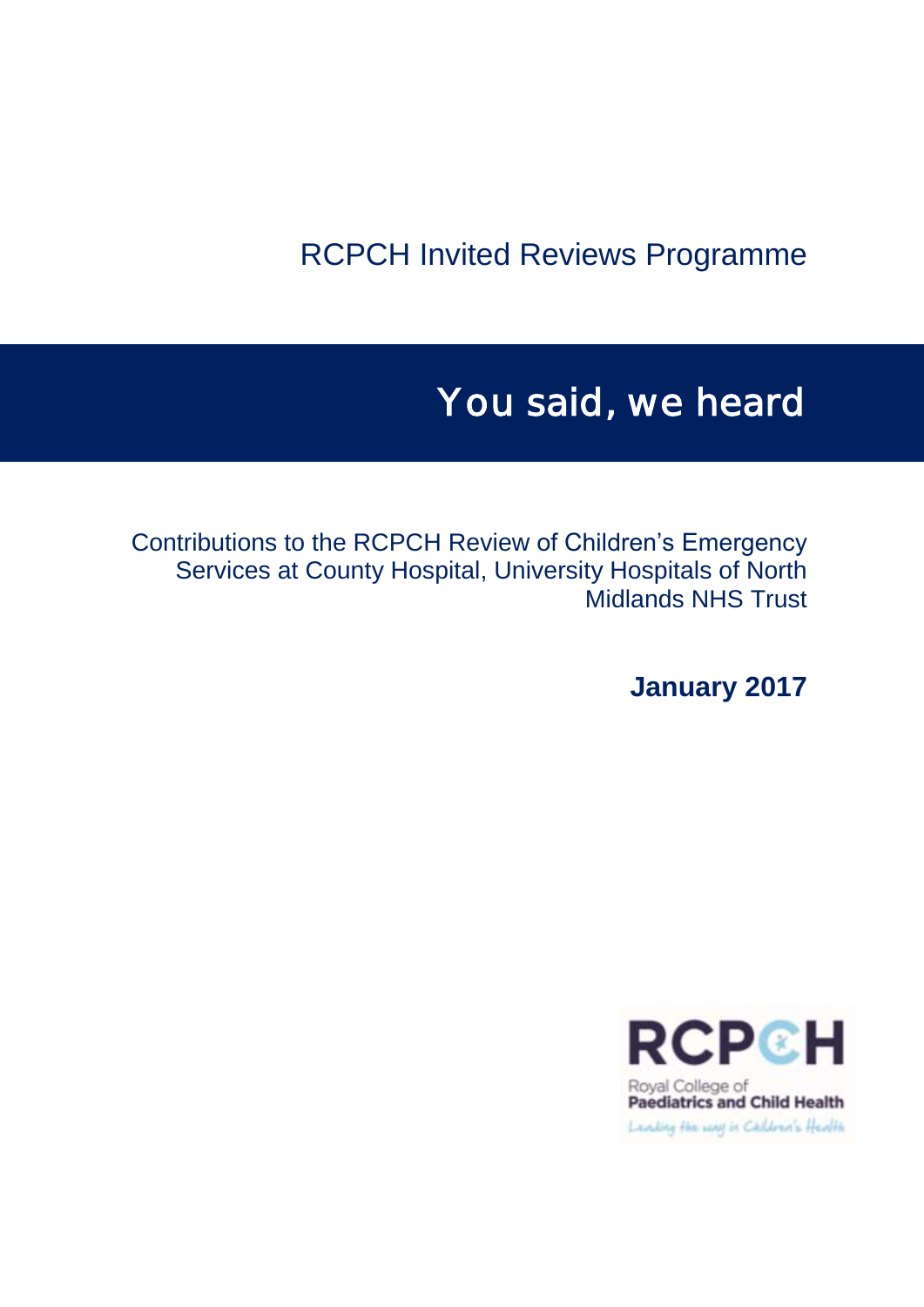RCPCH Invited Reviews Programme January 2017

© 2017 Royal College of Paediatrics and Child Health

Published by: Royal College of Paediatrics and Child Health 5-11 Theobalds Road London WC1X 8SH

0207 092 6000 [invited.reviews@rcpch.ac.uk](mailto:invited.reviews@rcpch.ac.uk) [www.rcpch.ac.uk/invitedreviews](http://www.rcpch.ac.uk/invitedreviews)

The Royal College of Paediatrics and Child Health (RCPCH) is a registered charity in England and Wales (1057744) and in Scotland (SC038299)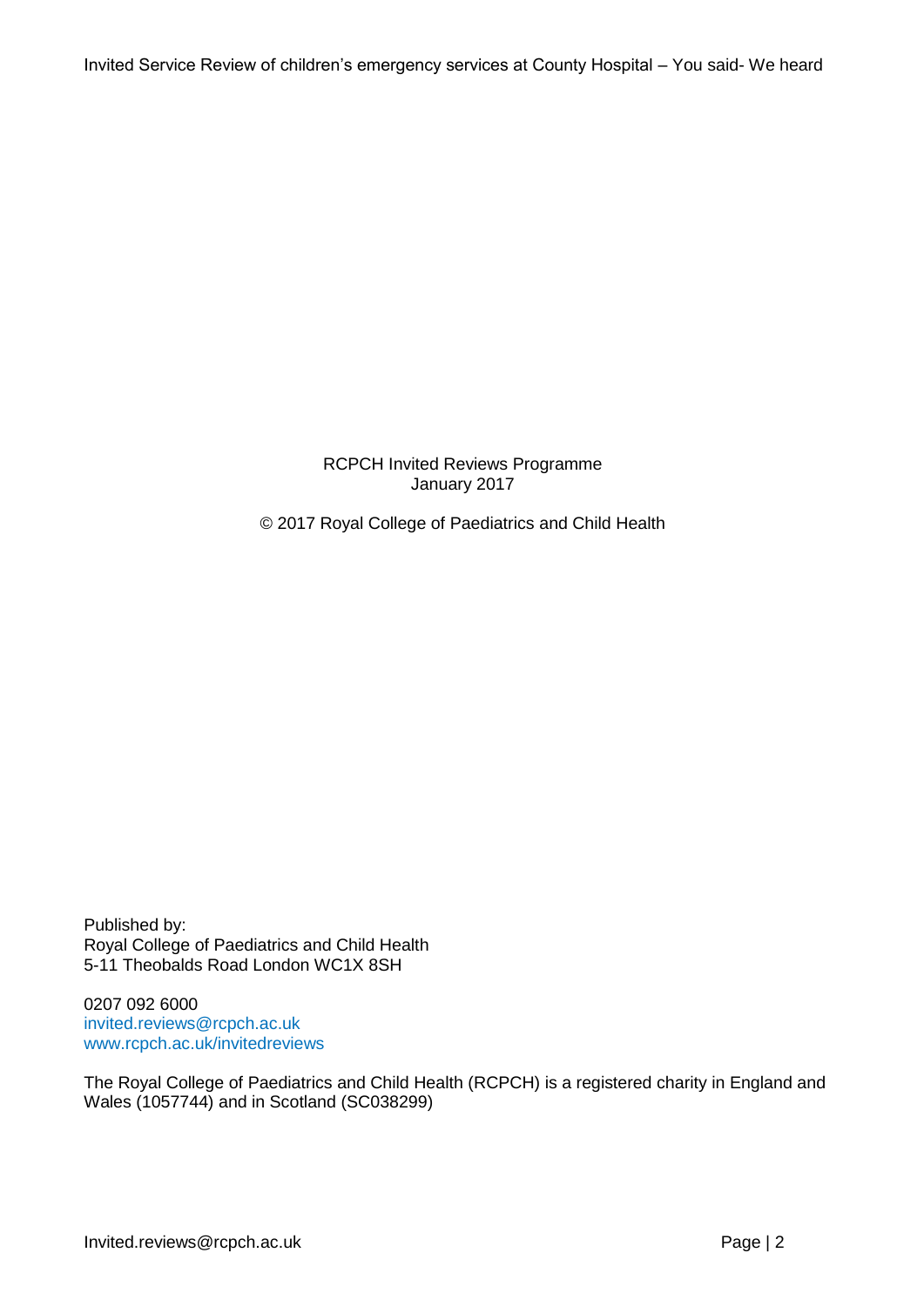## **Contents**

| 1. Introduction     |               |
|---------------------|---------------|
| 2. About the review |               |
| 3. Local voices     | $\mathcal{P}$ |
| 4. What you told us | $\mathcal{P}$ |
| 5. Conclusion       |               |

## <span id="page-2-0"></span>**1. Introduction**

During the summer of 2016 the children's emergency services at County Hospital, Stafford, were temporarily closed due to concerns over clinical safety raised by the West Midlands Quality Review Service. The RCPCH were invited by University Hospitals of North Midlands NHS Trust (UHNM) to lead an independent review of children's emergency health services in Staffordshire, to help shape the delivery of safe high quality emergency care for children in the future.

The Trust provides care across two main sites - County Hospital (County) in Stafford and Royal Stoke University Hospital (Stoke) in Stoke-on-Trent, which are approximately 18 miles apart. Travel between the two takes around 30-40 minutes by car, or 60-90 minutes by public transport.

## <span id="page-2-1"></span>**2. About the review**

Invited Reviews are an independent assessment of a service against agreed terms of reference, in this case RCPCH were asked by UNHM to address the following areas:

- a) Consideration of options and required resources, in terms of staff and environment, to deliver a safe, sustainable emergency service for children across the two hospital sites compliant with current guidelines and anticipated future changes
- b) Barriers to implementation of such a service (e.g. cost, recruitment, ongoing retention of skills) and assessment of their likely impact

The review team comprised two consultant paediatricians, a consultant anaesthetist, a children's nurse consultant, a lay reviewer with expertise in public engagement, and a member of RCPCH staff. The full review process is detailed within the main report of which this document forms Appendix 6. Further details of the RCPCH's approach to reviews can be found on our website (www.rcpch.ac.uk/invitedreviews).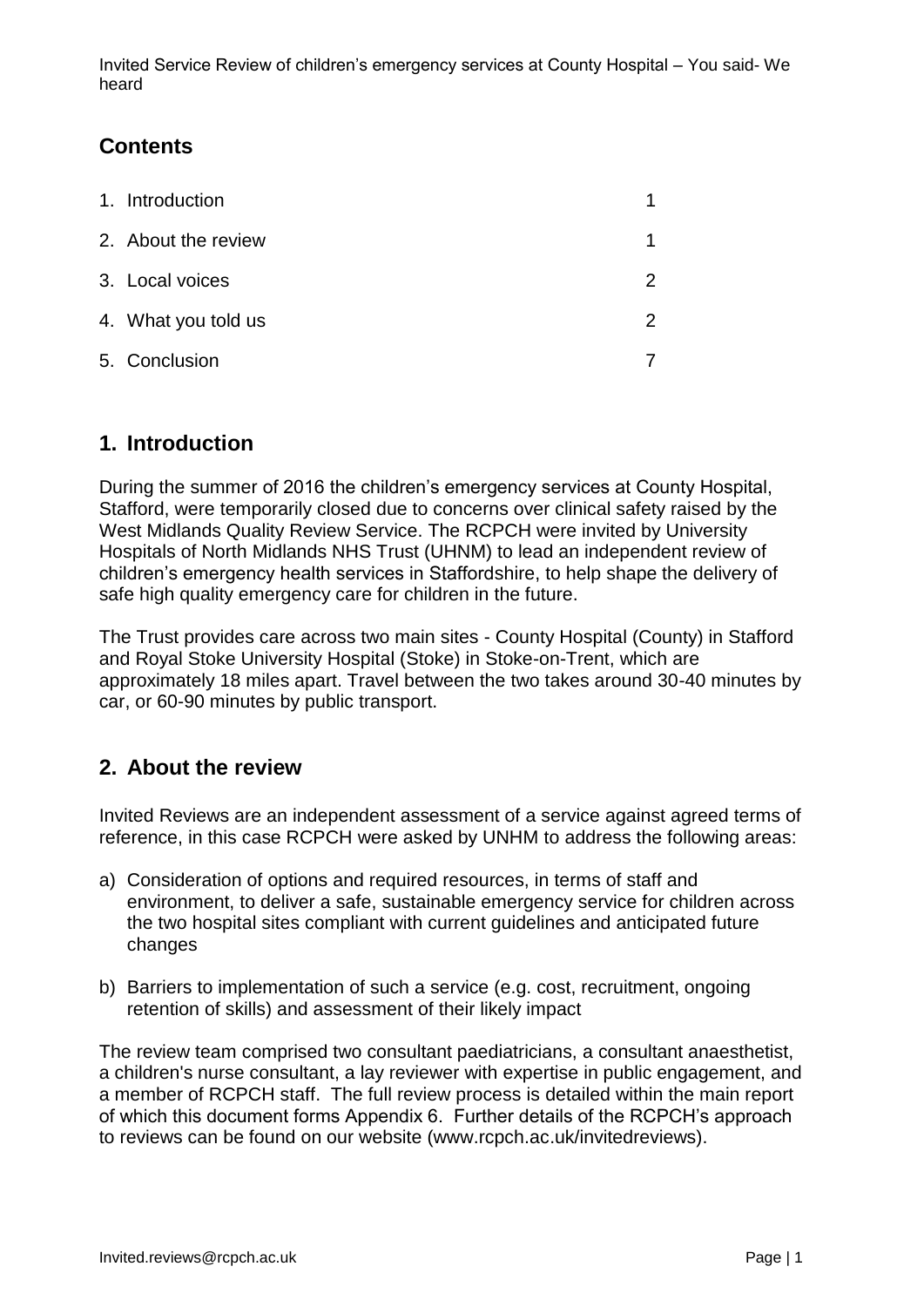## <span id="page-3-0"></span>**3. Local voices**

As part of the review, it was important for us to listen to the experiences and expectations of the people who use or work within the services in Stafford and surrounding areas. We worked closely with UHNM to capture and consider local voices and gain a flavour of how the services were working. We were unable to respond to specific complaints, as this is the responsibility of the trust.

Between October 2016 and January 2017 we:

- ran an online survey which generated 355 responses
- published an email address for direct contact used by approximately 10 people
- met with local patient and public representatives

We have read every written contribution and noted those expressed in the local media and other online forums.

Given the anecdotal nature of many the responses, the survey results are is thematic and qualitative rather than quantitative; it was never our intention to quote individual cases. We reflect the individual opinions and experiences of those who chose to respond but we are cautious about drawing definitive conclusions since respondents are self-selected and not necessarily representative.

Our focus was on how families use the emergency services when a child is unwell, and what arrangements they would want in future would ensure that children receive safe, effective care. We also asked staff to comment on the service, what was good and what could be improved upon given the difficulties in recruiting medical staff with the expertise to provide some of the more complex care.

## <span id="page-3-1"></span>**4. What you told us**

The majority of people we heard from live in or around the south of Staffordshire, in the catchment of County Hospital. Parents and carers made up a large proportion of respondents, some of whom had used children's emergency services recently (40%) and some had not (19%). A further 20% were health care professionals including health visitors, community children's nurses, midwives, doctors and paramedics. The remaining respondents had an interest in children's services either through roles such as commissioners and councillors, or because they had friends or relatives with children in the area.

Key themes emerging from the experiences and opinions shared with us are summarised below. Whilst there was naturally some variation between respondents, we were painted a clear picture of a local population who are passionate about their hospital and who can eloquently advocate for the services they feel their families require.

We received a very strong message from the majority of respondents that the growing population in Stafford wants children's emergency services, in some form, at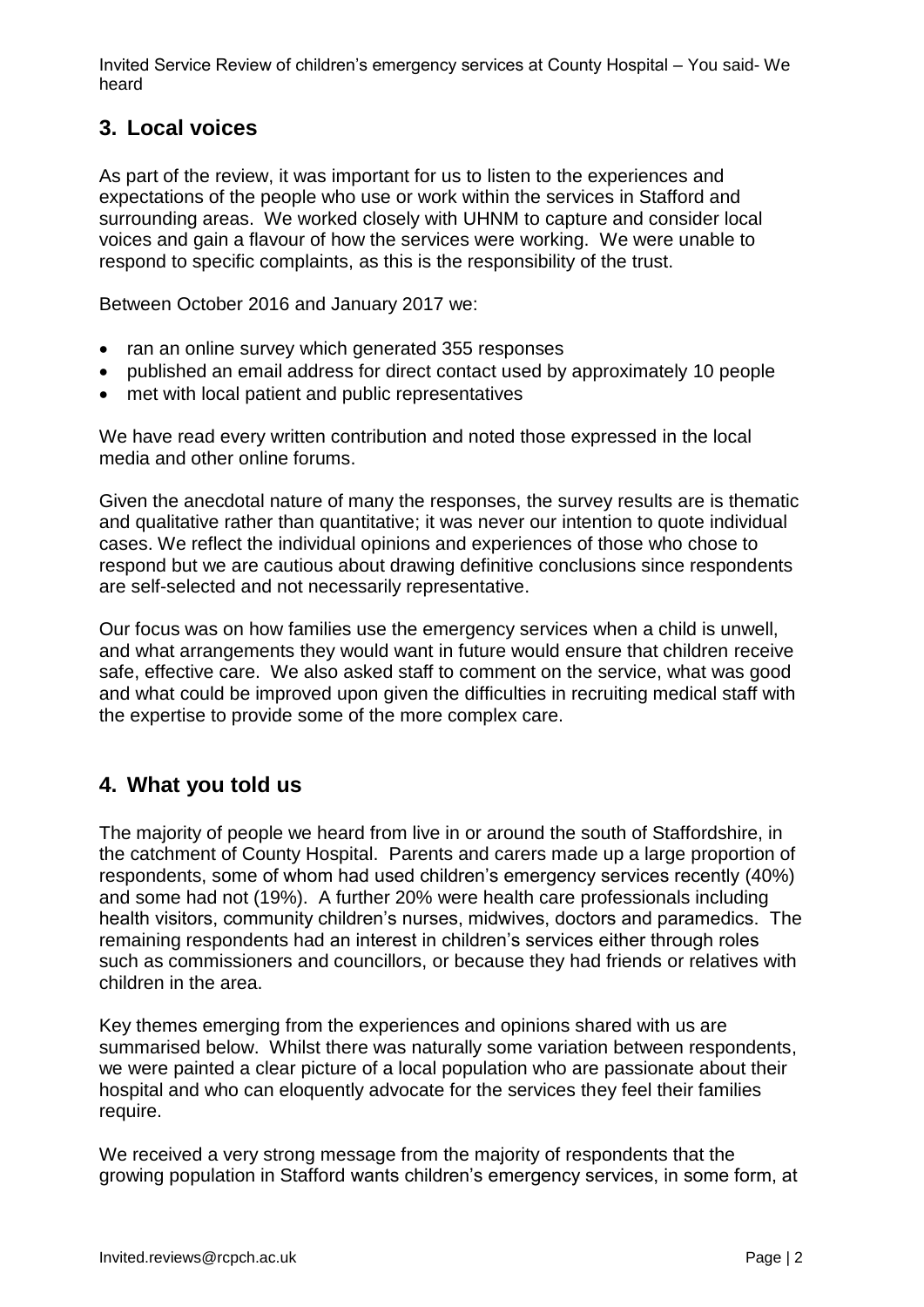the County site, with additional support from a range of healthcare professionals, and enhanced community services to prevent hospital attendances.

**"Anaesthetic and Critical Care staff at County do not have regular exposure to ill children and are therefore not competent to deal with an acutely ill child, which might be admitted to County as long as a paediatric A&E service is offered there. It raises wrong expectations in the population about what can really be offered at County for an ill child"** (County staff member)

We also picked up on a degree of confusion about which services are currently available and how and when they should be used. This spans not just emergency care, but primary care such as the GP out-of-hours services. UHNM management and its commissioners need to continue to explore with the public and healthcare staff the issues raised in more detail so patients can 'choose wisely' and make efficient use of healthcare services.

## **4.1. What you told us about Children's Emergency Services at County Hospital**

Respondents told us they valued many things about County hospital, including easy access to children's emergency services that were close to the local population; separate child-friendly facilities and committed, caring and professional staff. They would also like more paediatric-trained healthcare professionals on site, the continued provision of children's emergency services and increased community and specialist services for children to reduce the need for hospital based care, particularly if that meant travel to Stoke.

#### **a) Location**

Almost every respondent made reference to how much they value rapid access to local children's emergency services. Staff and families emphasised the difficulties of having to travel further to use services in Stoke,

whether that was additional time, cost or logistical difficulties of fitting this in with other work or family commitments. Parents in particular were extremely anxious about the availability of services in an emergency should services close at County.

#### **b) Efficiency**

Most families said they had received a quick and efficient service at County from triage through to diagnosis and treatment (at both CEC and CMIU), although a minority mentioned lengthy waits to see a healthcare professional.

**"I cannot drive - the fact that the service was local and therefore accessible was crucial. The staff were calm, caring, reassuring and super-efficient"** (parent/carer)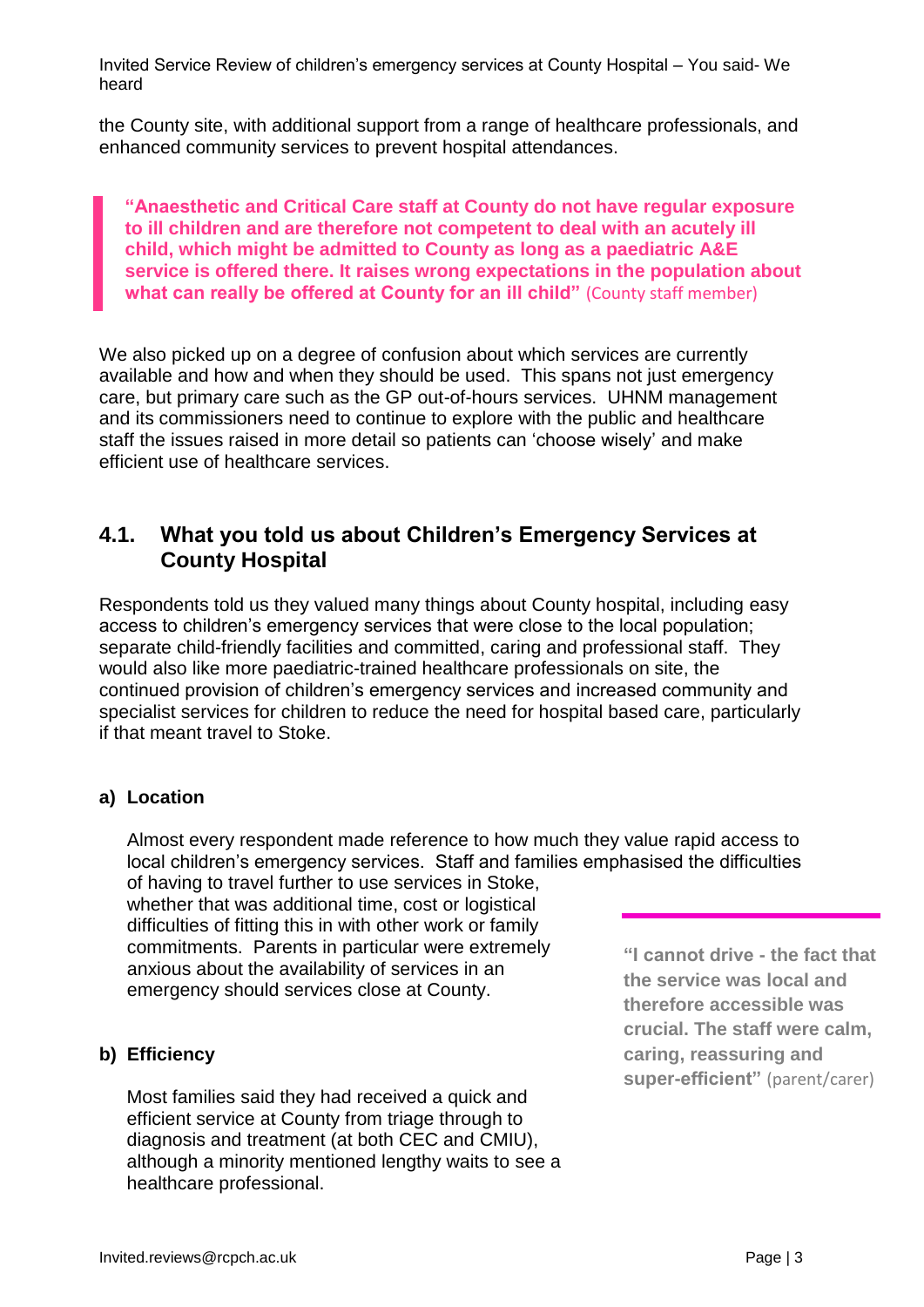Staff valued the ability to triage quickly and observe children closely whilst on the unit.

Interestingly, many staff emphasised the value of CEC/CMIU for families in evenings or weekends, when GP services 'are not available'. However we understand GP out of hours services are available at these times, and it is not clear why staff are not directing families to these services.

#### **c) Facilities**

Having a child-friendly setting, away from adult ED, with its own entrance is important to the families we heard from, who explained the environment at County helped children feel more comfortable and relaxed.

However some found the space could become crowded during busier periods, and felt it was more tailored to younger children and not adolescents who wanted more appropriate reading material, for example.

**"Having taken my eldest to A&E with asthma (before the children centre was available) and him being in a bed opposite an adult vomiting due to alcohol, I feel a dedicated service for children is really important. It is traumatic for a child and the parents when requiring medical assistance. We have an excellent facility"**  (parent/carer)

#### **d) Delivery of care**

Staff reported that the CEC/CMIU enabled children with minor injuries (e.g. requiring stitches) to be seen away from ED, providing more appropriate care to children and reducing the pressure on adult emergency services.

Many families commented on the continuity of care received both within children's service and between women's and children's services. They told us they had experienced 'co-ordinated' and 'responsive' care, 'thorough investigations' and excellent management of their children's conditions. Some wanted to build on this, with a greater provision of specialist children's services at the hospital to reduce travel; and improved care in the community to help families manage longterm conditions and reduce the need for hospital attendances.

We were also told that transfer of patients to Stoke can be slower than expected, particularly with no resident paediatrician on site, and staff said they would like more robust procedures for transferring children to tertiary centres.

#### **e) Communication**

Families said both parents and children are made to feel welcome, calm and reassured on the unit. Concerns are taken seriously and the children's nurses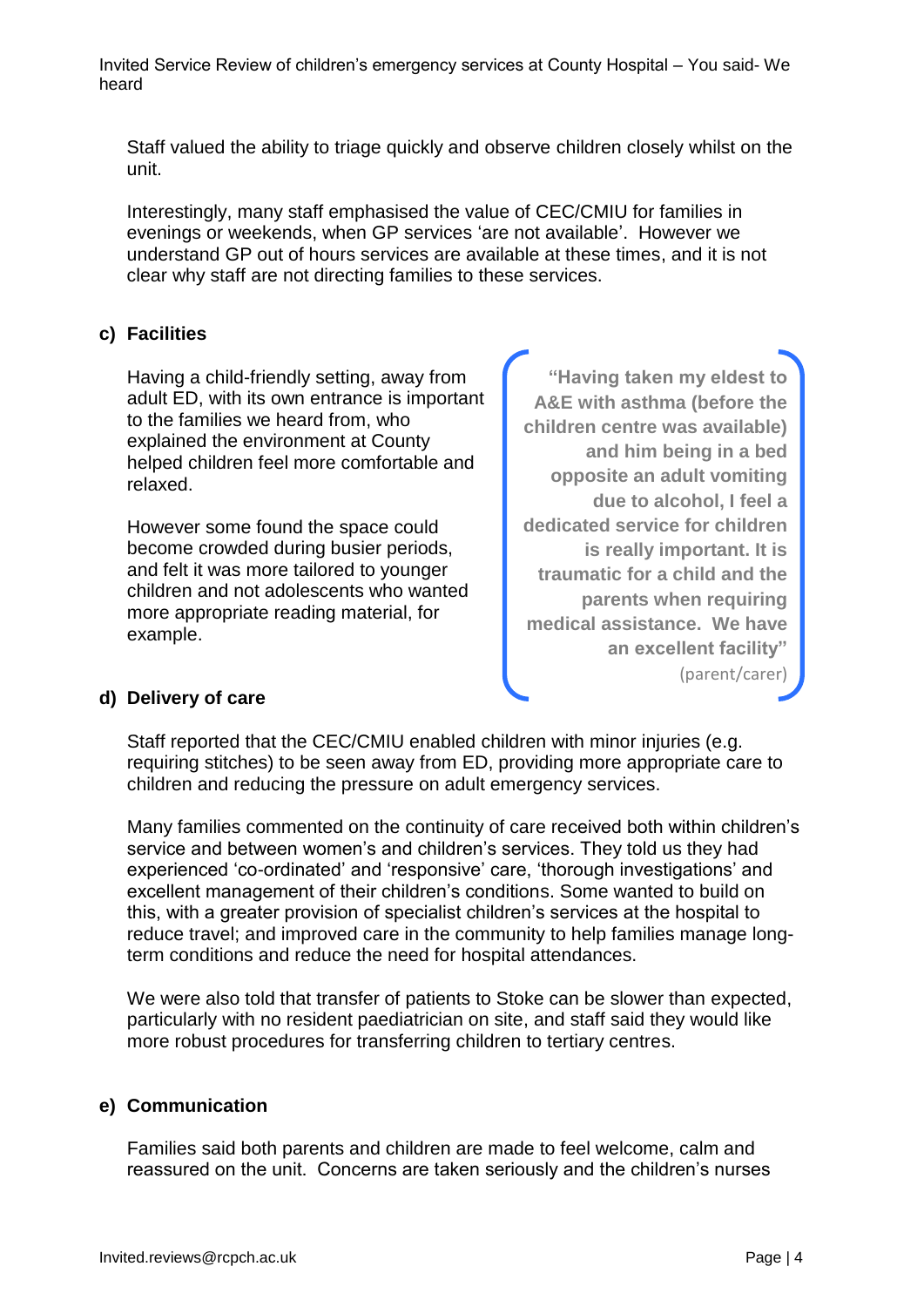and paediatricians are good at ensuring care is explained to children. Parents told us they are made to feel supported, that staff listen well and they ensure parents feel fully informed, receiving thorough explanations of their child's care and aftercare.

We did hear that some of the adult doctors and nurses were less experienced at talking to children, and communication there could be improved. Families also

"From start to finish staff were brilliant, very helpful and kept us informed of what was going on. We have never had to wait long using this service which is incredibly helpful with an autistic child." (parent/carer)

wanted better information about where to receive different types of care. Staff told us there could be communication difficulties between County and tertiary services which were affecting the referral of critically ill children.

#### **f) Staffing**

County staff value their colleagues and the team-working atmosphere at the hospital. We heard of caring and professional teams, particularly the nursing staff who told us they were close-knit, welcoming and friendly. This came through from service users as well who described staff as 'welcoming', 'competent', 'caring', 'efficient', 'helpful', 'friendly' and 'professional', and we read many examples of caring and compassionate staff offering support and comfort to families. Respondents also appreciate the retention of this expertise and approach locally although some did note that staff appear overstretched at times.

Staff, families and other stakeholders all told us they would like greater input from paediatricians at County Hospital, with some feeling the service is 'unsafe' without paediatricians on site. They felt this would allow for improved quality of care, increased efficiency, reduced waiting times, and help keep care closer to home. Similarly, there was a desire for more Advanced Nurse Practitioners and children's trained nurses, reducing the need to 'borrow' nurses from adult services. There were also requests to have GPs on site, in and out of hours, for children who do not require emergency care.

## **4.2. What you told us about Children's Emergency Services at Stoke**

Given the focus on the changes at County Hospital, we had significantly less feedback on services at Stoke. However families did tell us of a quick and efficient patient journey, and clear pathways between ED and other services (e.g. children's and women's care). They also praised the attractive surroundings of the Cheetham's centre, and the availability of child friendly facilities, away from adult services. We heard of an 'excellent' full response team waiting to receive children and that staff made parents feel 'heard' and 'understood'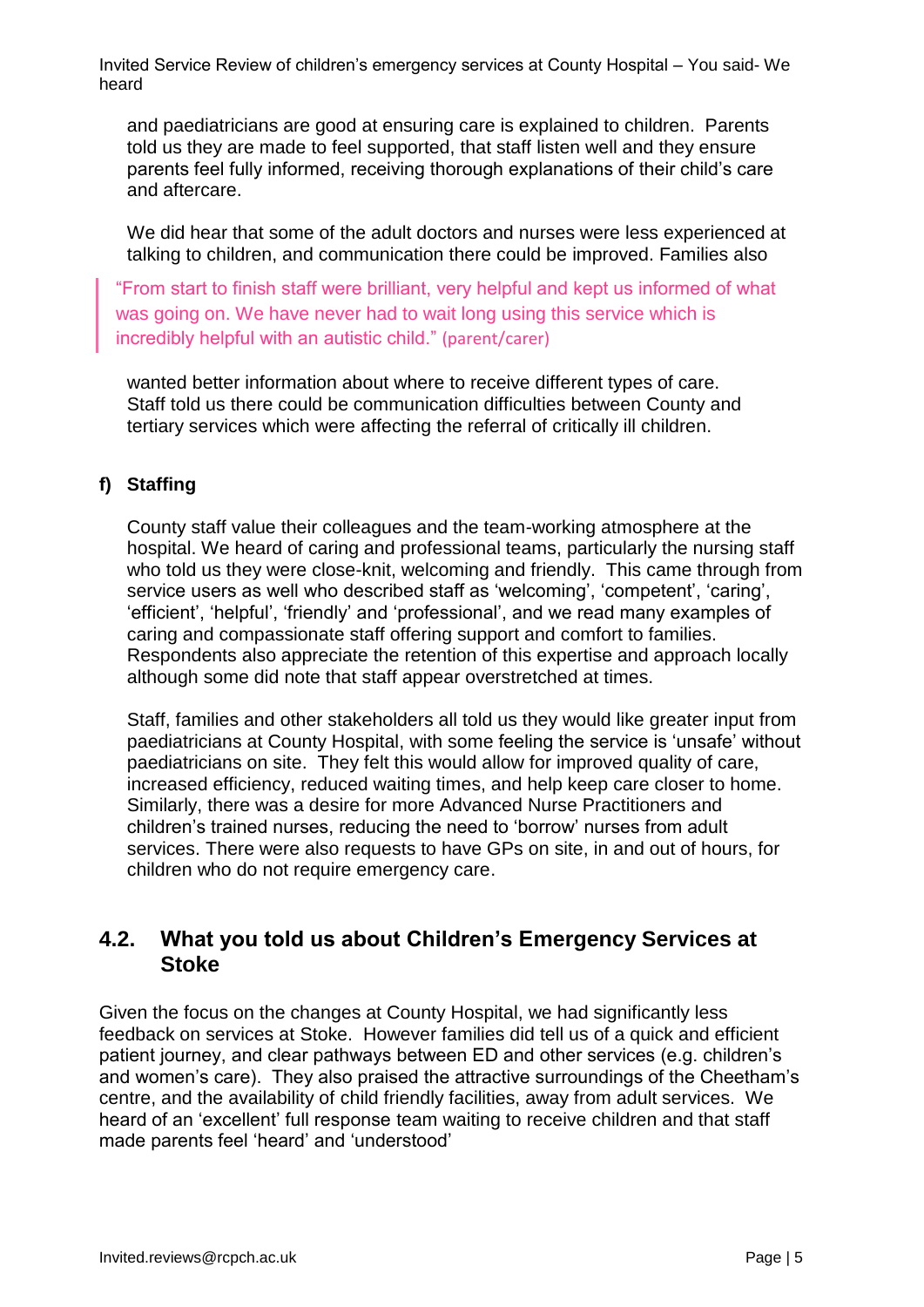We did hear a number of concerns about the capacity of children's emergency services at Stoke, likely as a result of widely publicised challenges facing the adult ED there, and these have been included in the section below.

## **4.3. What have the changes in Children's Emergency Services meant for you?**

#### **a) Service users (families / parents and carers / children and young people) and other stakeholders**

The overwhelming majority of responses from families have focused on the impact of travelling to Stoke for emergency and inpatient services. Many are extremely anxious about what will happen to their children in an emergency and worry that care will not be available locally, believing the changes have put the health of their children child at risk. Parents without access to their own transport worry about the cost they have or may incur, particularly if travelling out-of-hours when public transport is not available, and feel there is inequitable access for the rural population.

Some families have experienced long waiting times and overcrowding at Stoke and other surrounding major EDs. A significant proportion of parents said the reputation of the ED at Stoke made them feel anxious about the service their children would receive there, thinking it would be 'unpredictable' and understaffed. Some families from north Staffordshire also told us they worried changes at County would mean longer waiting times for their local hospital (Stoke). We also heard concerns about under resourcing of emergency services, given the growth of the local population.

**"**Emergency services in Stoke are **overwhelmed**. Families are moving into Stafford in large numbers, both onto new housing developments as well as the new military housing. **Give us services to cope**.**"** (parent/carer)

Significant feedback from families shows that, with the recent changes, they are unclear how and when to take a poorly child to the minor injuries unit at County and when it is necessary to travel to the ED at Stoke, particularly out-of-hours. The majority of respondents feel that they have 'lost' an emergency service at County, indicating they are unclear about what is being provided and where to go for the most appropriate care. Many wanted improved communication from UHNM so that services are properly signposted and changes are communicated effectively.